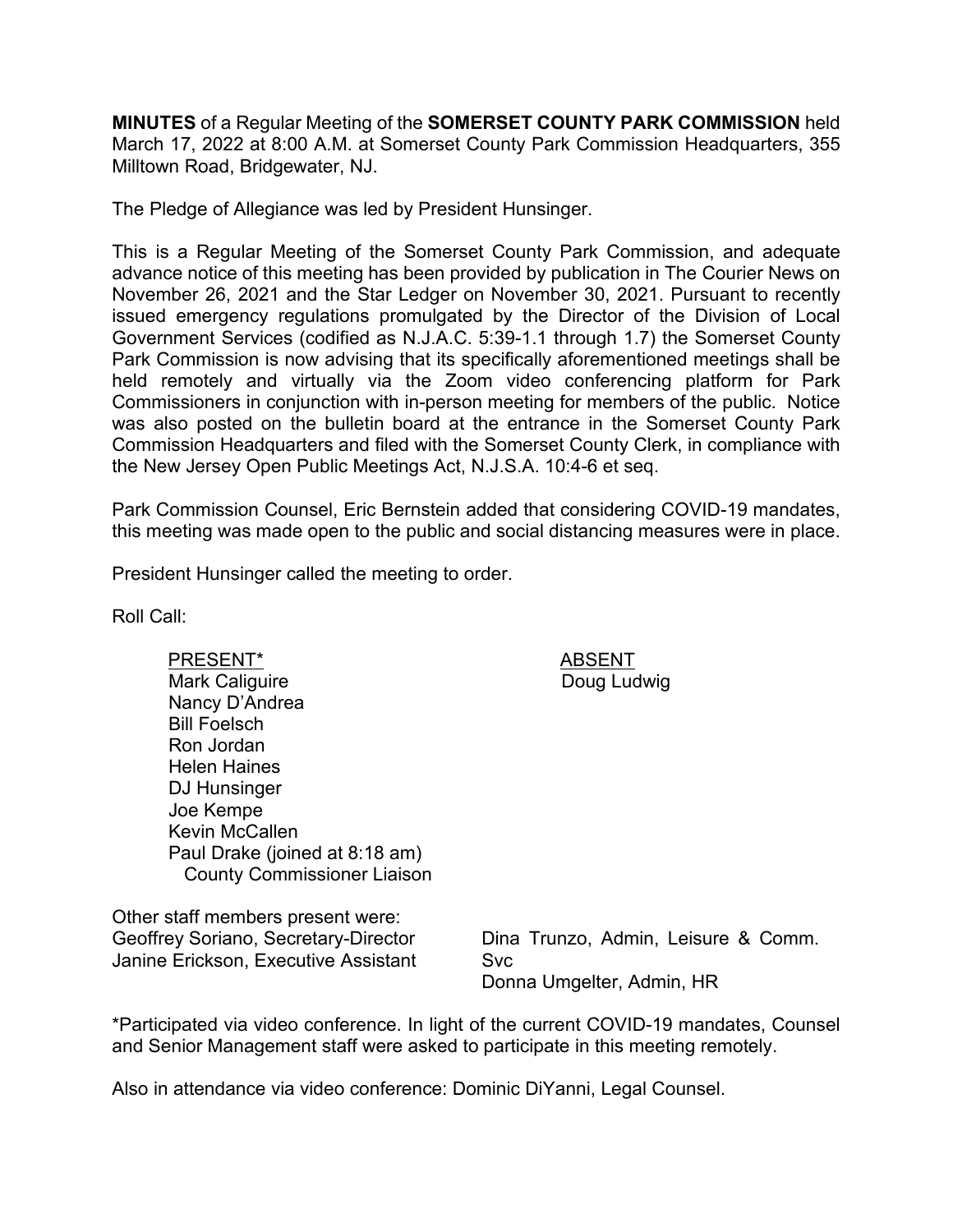# **OPEN MEETING FOR PUBLIC COMMENT**

There were no comments from the public.

# **SERVICE AWARDS**

The following employees earned service awards during the month of January:

Receiving Twenty-Year Service Award:

~ Christopher Morgan, Golf Maintenance

Receiving Five-Year Service Award:

- ~ Timothy Fetchina, Park Maintenance
- $\sim$  Erik Brugmans, Park Maintenance

The presentation of Service Awards has been postponed due to virtual meetings.

# **APPROVAL OF THE MINUTES**

President Hunsinger called for the approval of the minutes of the regular meeting held on February 17, 2022. Moved by Commissioner McCallen; seconded by Commissioner Haines. YEAS: Commissioners Caliguire, D'Andrea, Haines, Jordan, Kempe, McCallen, Vice President Foelsch, and President Hunsinger. NAYES: None. ABSENT: Commissioner Ludwig.

# **APPROVAL OF BILLS FOR PAYMENT**

The following resolutions were moved by Commissioner Foelsch seconded by Commissioner Kempe. Commissioners Caliguire, D'Andrea, Haines, Jordan, Kempe, McCallen, Vice President Foelsch, and President Hunsinger. NAYES: None. ABSENT: Commissioner Ludwig.

# **Resolution R22-052 – Transfer of Emergency Temporary Appropriations**

Resolution adopts emergency Temporary Budget appropriations.

# **Resolution R22-053 – Payment of Claims**

Resolution authorizes payment of claims in the amount of \$1,190,795.87 comprised of Claims in the amount of \$393,077.99, Other Expenses in the amount of \$134,403.23, and Salaries and Wages in the amount of \$663,314.65 for the period of February 12, 2022 to March 11, 2022.

### **Resolution R22-054 – Payment of Confirming Orders**

Resolution authorizes the payment of confirming orders totaling \$1,100.00.

# **Resolution R22-055 – Refund of Recreation Fees**

Resolution authorizes refund of recreation fees.

### **Resolution R22-056 – Authorizing Additional Funding for Previously Awarded Contracts (Administration)**

Resolution authorizes additional funds for previously awarded contracts.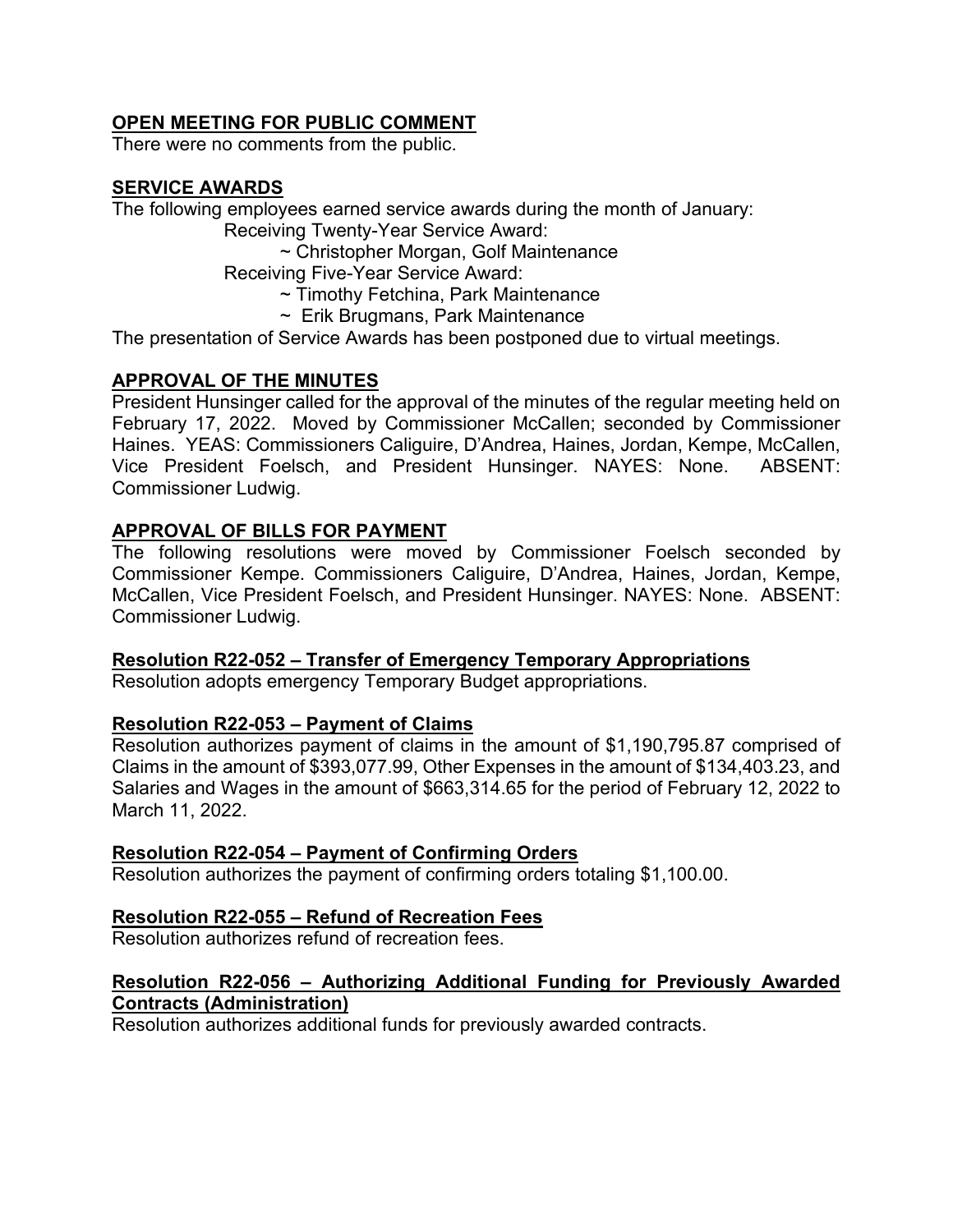### **Resolution R22-057 – Authorizing Additional Funding for Previously Awarded Contracts (Park Operations)**

Resolution authorizes additional funds for previously awarded contracts.

# **Resolution R22-058 – Authorizing Additional Funding for Previously Awarded Contracts (Leisure Services) - VOIDED**

### **Resolution R22-059 – Authorizing Additional Funding for Previously Awarded Contracts (Golf) – VOIDED**

# **Resolution R22-060 – Authorizing Additional Funding for Previously Awarded Contracts (Pending)**

Resolution authorizes additional funds for previously awarded contracts pending a budget allocation or cancelation of previously encumbered funds.

### **Resolution R22-061 – Amending and Cancelling Certification of Funds for Previously Awarded Contracts**

Resolution cancels and amends certification of funds for previously awarded contracts.

# **DIRECTOR'S REPORT**

Director Soriano submitted a report for the month of March 2022.

# **COMMISSION CORRESPONDENCE**

There was no Commission correspondence.

# **CONSENT AGENDA**

# **RESOLUTIONS**

The following resolutions were moved by Commissioner Jordan; seconded by Commissioner McCallen. YEAS: Commissioners Caliguire, D'Andrea, Haines, Jordan, Kempe, McCallen, Vice President Foelsch, and President Hunsinger. NAYES: None. ABSENT: Commissioner Ludwig.

### **Resolution R22-062 - Accepting the Offer from Montgomery Township for the Installation of a Parcourse at Skillman Park and Authorizing the Execution of a Temporary Right of Entry and Access Agreement**

Resolution accepts installation of Parcourse at Skillman Park by Montgomery Township and provides temporary right of entry and access for installation.

### **Resolution R22-063 - Approving an Extension of License Agreement with CACI Inc.- Federal for the Utilization of a Portion of Boudinot-Southard-Ross Farmstead**

Resolution approves an extension of existing license agreement from February 15, 2022 to December 31, 2022.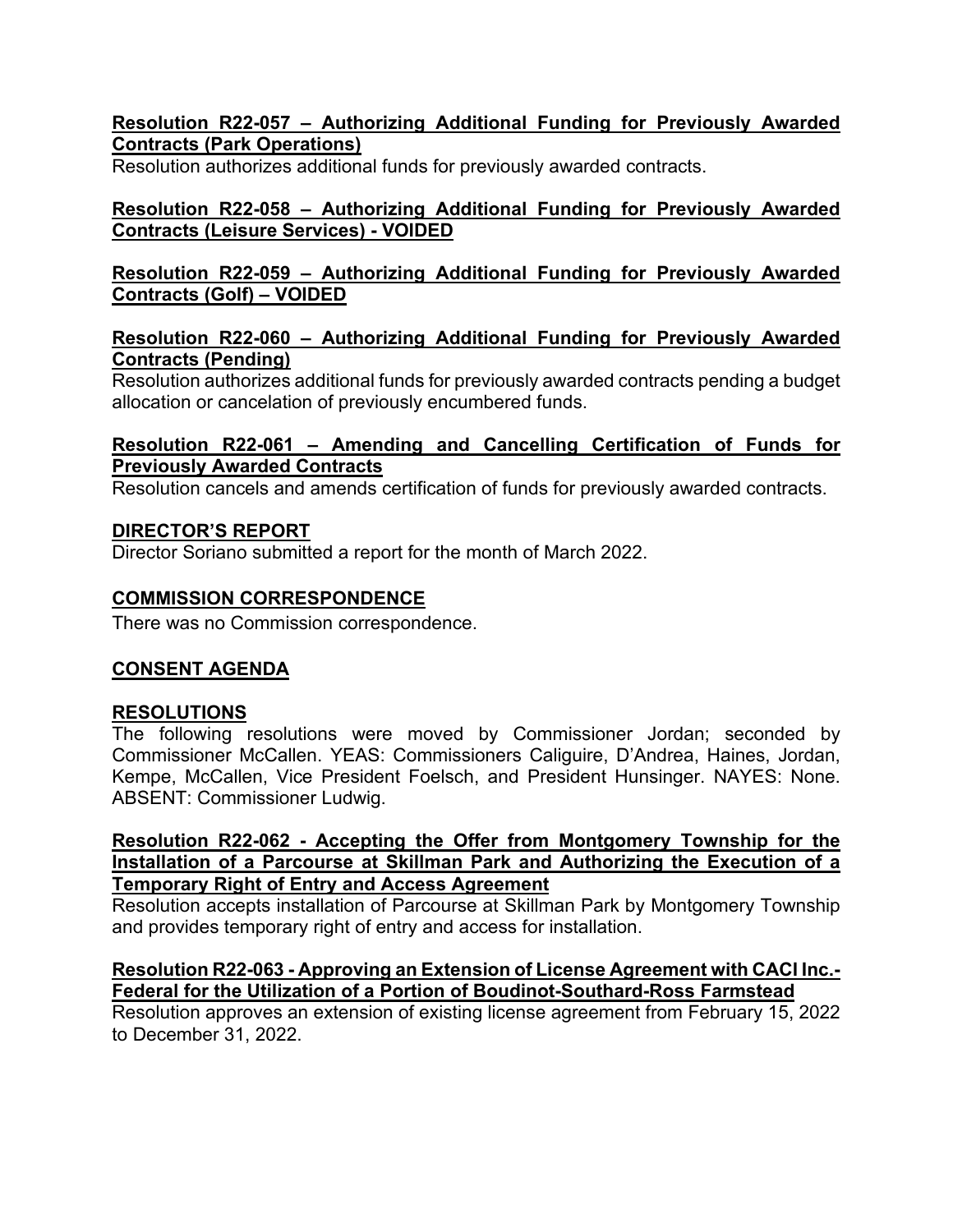### **Resolution R22-064 - Approving Extension of License Agreement with Frontline Arts for the Ralph T. Reeve Cultural Center**

Resolution approves an extension to the license agreement from October 31, 2023 to December 31, 2023.

### **Resolution R22-065 - Approving a License Agreement with Sourland Conservancy for the Utilization of Skillman Park for a Tree Research Project**

Resolution approves license agreement for term of April 1, 2022 through May 31, 2022.

#### **Resolution R22-066 – Approving a Memorandum of Agreement with the Somerset County Park Foundation Regarding the Pro-Celebrity Golf Tournament**

Resolution approves memorandum of agreement for Pro-Celebrity Golf Tournament on May 2, 2022 at Neshanic Valley Golf Course.

#### **Resolution R22-067 – Providing the Somerset County Office of Emergency Management a Letter of Support for the New Jersey American Water Environmental Grant Program of 2022**

Resolution provides letter of support for the NJ American Water Environmental Grant Program for a reforestation project that would benefit the Park Commission properties.

#### **Resolution R22-068 – Approving a License Agreement with the Foundation for Morristown Medical Center and The Woman's Association for Morristown Medical Center for the Utilization of a Portion of Boudinot-Southard-Ross Farmstead**

Resolution approves a license agreement for use of portion of Boudinot-Southard-Ross farmstead for a function on June 10, 2022 to benefit the Nursing Residency Program at Morristown Medical Center.

### **Resolution R22-069 – Authorizing Sale of Surplus Personal Property**

Resolution approves the sale of surplus personal property.

### **Resolution R22-070 – Authorizing use of State Contract for Purchase of Overhead/Rolling Doors and Operators, Replace and Repair** – VOIDED

### **Resolution R22-071 – Awarding Third Year of a Three-Year Contract to Furnish and Deliver Plumbing and Electrical Services**

Resolution awards electrical contract to A&S Services Co. Inc (primary) and Oxford Electrical Contractors, Inc (secondary) and plumbing contract to Magic Touch Construction Co. (primary) and Robert Griggs Plumbing (secondary).

### **Resolution R22-072 – Authorizing use of County Contract for the purchase of Rolloff Containers, Flatbed Dumpsters and Chipper Dumpsters**

Resolution authorizes purchases from Omaha Standard and Wastequip.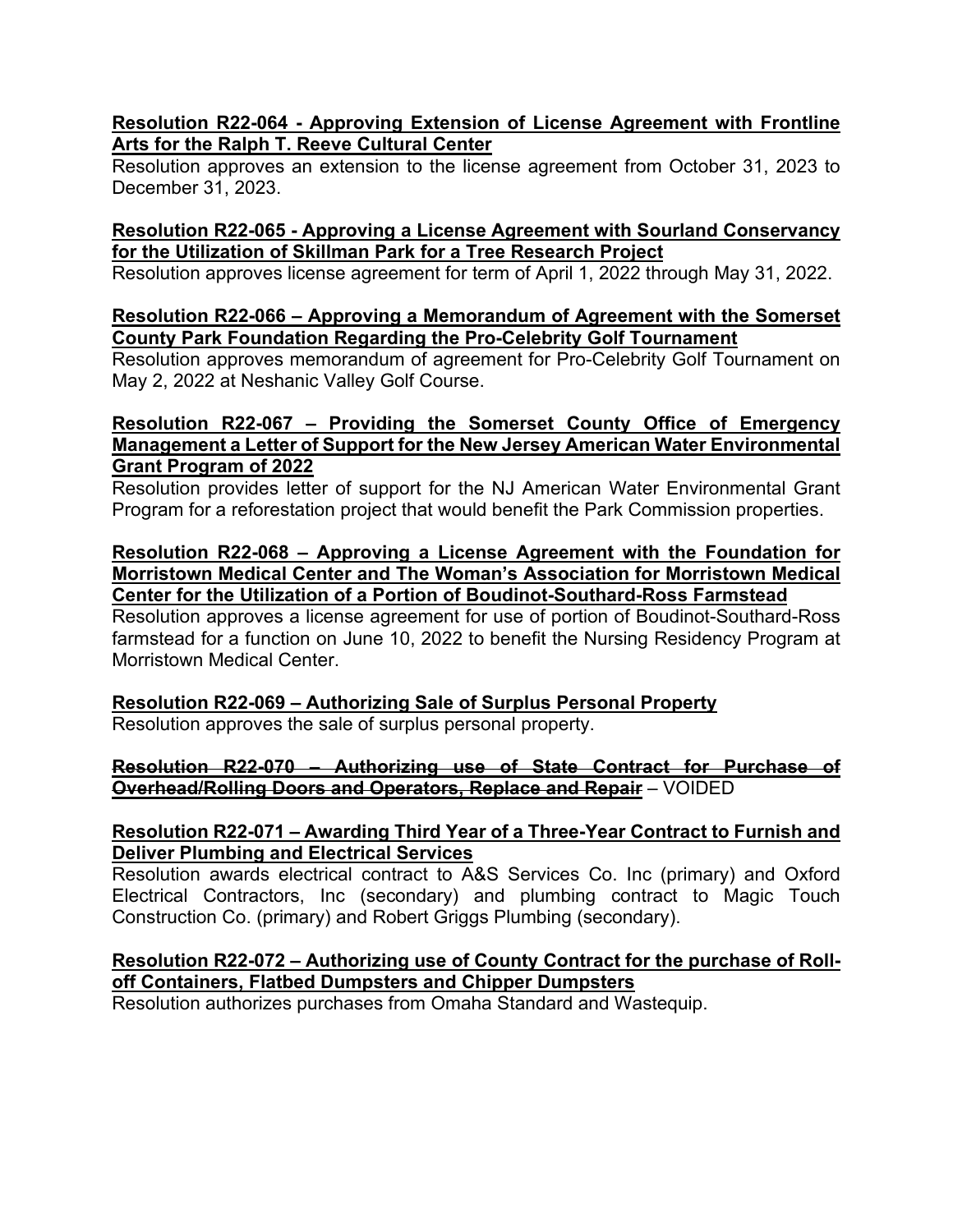### **Resolution R22-073 – Awarding Second Year of Two-Year Contract for Seasonal Opening, Closing, Chlorine and Chemical Delivery and Repairs of Option A: Warrenbrook Pool and Option B: Colonial Park Spray Park**

Resolution awards contract to S&R Pools in an amount not to exceed \$20,000.00.

### **Resolution R22-074 – Authorizing use of County Contract for Purchase of Flags, Grave Markers and Flagpole Repairs**

Resolution authorizes purchases from Conserv Flag Company, National Flag & Display dba Metro Flag Company, and Gates Flag & Banner Co., Inc.

### **Resolution R22-075 – Awarding First Year of a Two-Year Contract for Golf Course Accessories**

Resolution awards contract to Grass Roots.

### **Resolution R22-076 – Awarding First Year of a Two-Year Contract for Irrigation Repair Parts for Irrigation Systems for Golf Course of Somerset County Park Commission**

Resolution awards contract to Storr Tractor Company.

### **COMMITTEE REPORTS**

### **FINANCE**

President Hunsinger, Chair of the Committee, submitted a report for the month of February 2022.

# **HUMAN RESOURCES**

Commissioner Haines, Chair of the Committee, submitted a report for the month of February 2022.

# **LEISURE SERVICES**

President Hunsinger, Chair of the Committee, submitted a report for the month of February 2022.

Dina Trunzo, Administrator, Leisure and Community Services, reported that summer camp registration for programs at the EEC sold out in the first hour. Enrollment was kept to a conservative number of participants to ensure adequate staffing. Enrollment may be increased based on staffing levels. The Recreation Department is planning July 4<sup>th</sup> Fireworks celebration with a concert and the summer concerts at Duke Island Park. Recreation will be soliciting bids for food trucks for concerts and events. Dina notified Commissioners that raffle tickets for the Pro-Celebrity Golf Outing will be available for pick-up or will be mailed to them. Dina will be planning a meeting of the Leisure Services Committee in near future.

Director Soriano informed Commissioners that Dina was the well-deserved recipient of the NJRPA Service Award at this year's conference.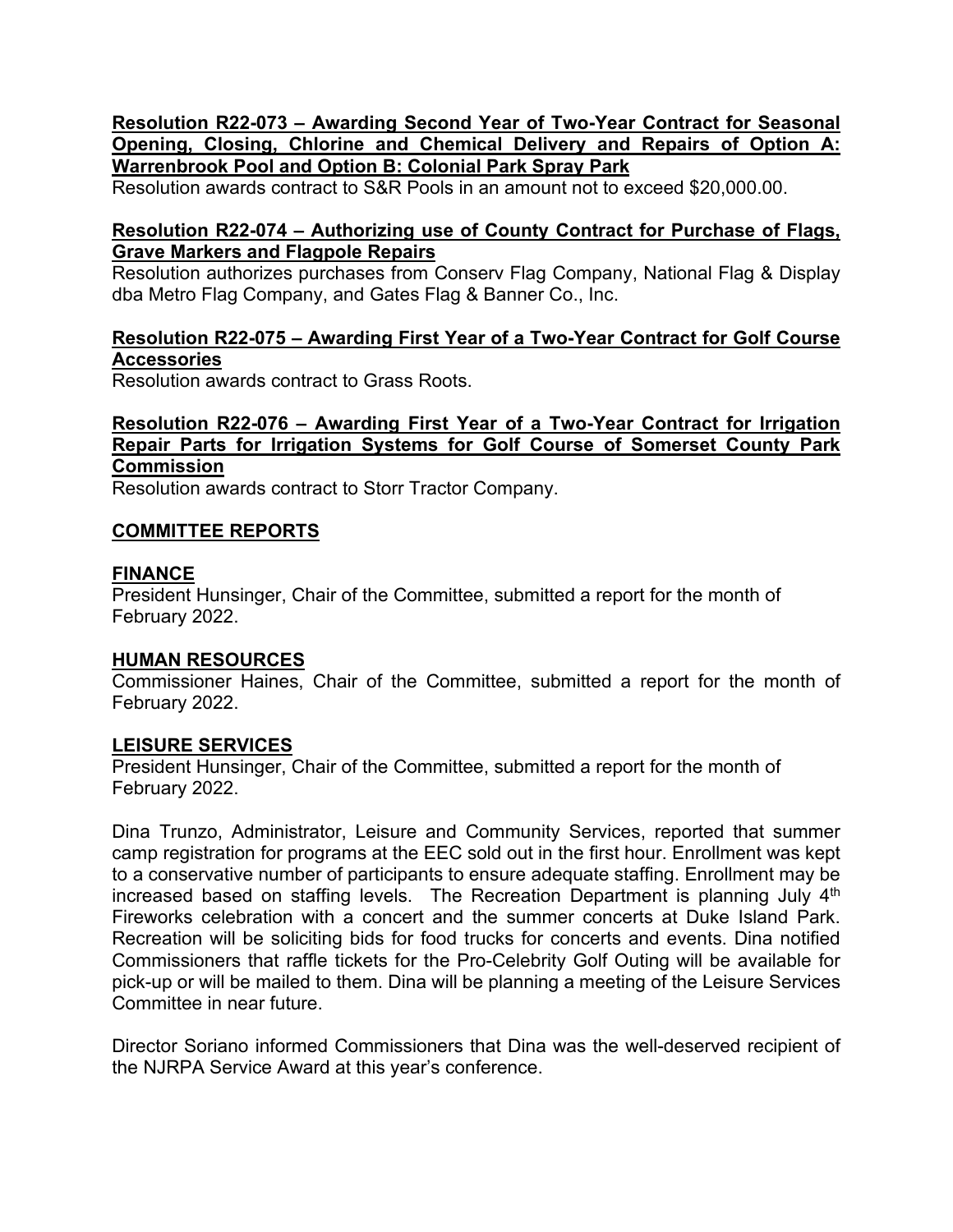### **GOLF MANAGEMENT**

Commissioner McCallen, Chair of the Committee, submitted a report for the month of February 2022.

Director Soriano reported the recent Presidents Day Gift Card Sale event grossed \$2.09 million. Four of the five golf courses are currently open. It is anticipated that Warrenbrook Golf Course will open on April 1, 2022.

### **INFORMATION MANAGEMENT**

Commissioner McCallen, Chair of the Committee, submitted a report for the month of February 2022.

### **VISITOR SERVICES**

Commissioner Haines, Chair of the Committee, submitted a report for the month of February 2022.

### **PROPERTY MANAGEMENT**

Commissioner Haines, Chair of the Committee, submitted a report for February 2022.

### **PLANNING AND LAND ACQUISITION**

Commissioner Haines, Chair of the Committee, submitted a report for February 2022.

### **CAPITAL FACILIITES – CONSTRUCTION and ENGINEERING**

Commissioner McCallen, Chair of the Committee, submitted a report for February 2022.

Director Soriano will coordinate a meeting of the Capital Facilities Committee in the near future to re-evaluate funding for capital projects. Director Soriano will invite County Commissioner Drake to participate in the meeting as well.

### **PARK MAINTENANCE & HORTICULTURE**

President Hunsinger, Chair of the Committee, submitted a report for February 2022.

### **AUDIT COMMITTEE**

There was no audit report.

### **COUNTY COMMISSIONER REPORT**

County Commissioner Drake thanked staff for all they do to each day to keep the parks and golf courses so well maintained. Commissioner Drake also applauded Dina Trunzo on her award from NJRPA. Commissioner Drake commented on his participation in the recent Park Foundation meeting stating he appreciated seeing how the Foundation receives and distributes funds.

Director Soriano added that the Park Foundation has granted approval for the funding of a new fountain at the Rose Garden in Colonial Park. The Foundation anticipates a ribbon cutting ceremony for the installation of the fountain on June 9<sup>th</sup> where the Park Foundation